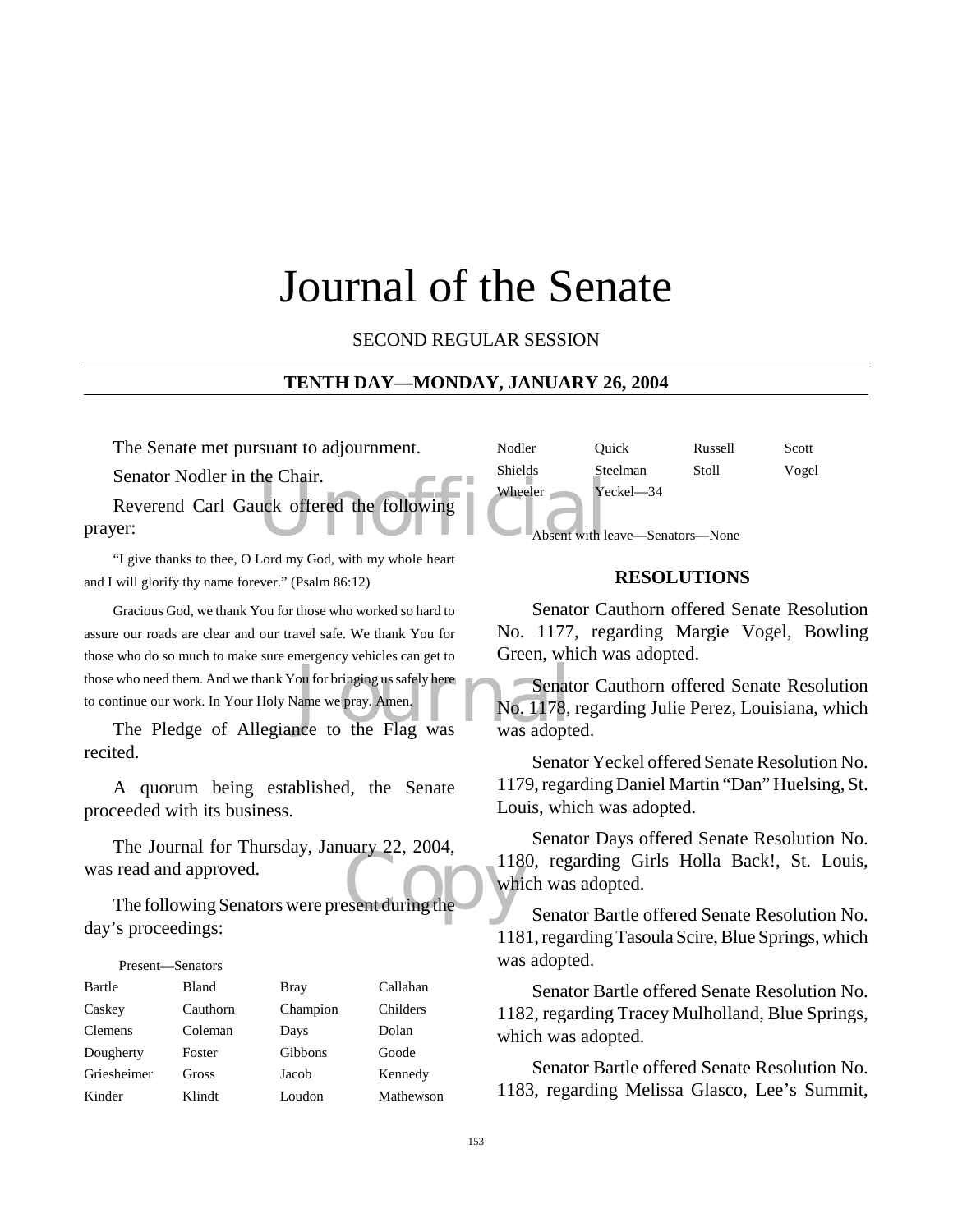which was adopted.

Senator Bartle offered Senate Resolution No. 1184, regarding Evan Manuel, Blue Springs, which was adopted.

Senator Bartle offered Senate Resolution No. 1185, regarding Mary Ann Shields, Buckner, which was adopted.

Senator Bartle offered Senate Resolution No. 1186, regarding Paula Sue Jensen, Independence, which was adopted.

Senator Wheeler offered Senate Resolution No. 1187, regarding the Eightieth Birthday of Francis L. Harter, Kansas City, which was adopted.

Vinety-fourth Birthday of<br>Senator Scity, which was adopted.<br>The Senate Resolution No. The Senator of Senate Resolution No. Senator Bland offered Senate Resolution No. 1188, regarding the Ninety-fourth Birthday of Arzelia J. Gates, Kansas City, which was adopted.

Senator Bray offered Senate Resolution No. 1189, regarding Joe Edwards, St. Louis, which was adopted.

Senator Vogel offered Senate Resolution No. 1190, regarding Joan Domke, Callaway County, which was adopted.

Senate Resolution No.<br>Senate Resolution No.<br>Summit, The Public corpor Senator Bartle offered Senate Resolution No. 1191, regarding Warren Utsler, Lee's Summit, which was adopted.

Senator Bartle offered Senate Resolution No. 1192, regarding Janet Faye Slauter, Lee's Summit, which was adopted.

1193 ODV Senator Vogel offered the following resolution:

#### SENATE RESOLUTION NO. 1193

WHEREAS, the General Assembly deems it worthy to support and encourage any of those programs which exist to provide Missouri's senior citizens with an opportunity to utilize their experience and knowledge in a positive and meaningful way; and

WHEREAS, the General Assembly also deems it worthy to support those programs which are designed to provide participants with opportunities to develop better citizenship and leadership qualities; and

WHEREAS, the Silver Haired Legislature is a program which helps to ensure that senior citizens have a voice in state government while giving its participants a unique insight into the legislative process; and

WHEREAS, the General Assembly has a long tradition of granting the use of its Chambers to such programs:

NOW, THEREFORE, BE IT RESOLVED that the Missouri Senate hereby grant the participants of the Silver Haired Legislature permission to use the Senate chamber for the purpose of their regular session the entire day of October 22, 2004.

Senator Vogel requested unanimous consent of the Senate that the rules be suspended for the purpose of taking **SR 1193** up for adoption, which request was granted.

On motion of Senator Vogel, **SR 1193** was adopted.

#### **CONCURRENT RESOLUTIONS**

Senator Vogel offered the following concurrent resolution:

#### SENATE CONCURRENT RESOLUTION NO. 31

Relating to approval for the Curators of the University of Missouri to enter into a long-term ground lease of certain real property owned by the University and located in the City of Columbia for the purpose of construction of a hotel/convention center complex on said real property.

WHEREAS, the Curators of the University of Missouri, a public corporation of the State of Missouri, own certain real property located in the City of Columbia, Boone County, Missouri, more particularly described as follows:

A tract of land being part of the southeast quarter of Section 13, Township 48 North, Range 13 West; part of the southwest quarter of Section 18, Township 48 North, Range 12 West and part of the northwest quarter of Section 19, Township 48 North, Range 12 West in Columbia, Boone County, Missouri.

Starting at the southeast corner of Section 13, Township 48 North, Range 13 West; thence N 1E 15'E, along the range line, 104.73 feet to the north right-ofway of Stadium Boulevard (State Route 740), the point of beginning.

From the point of beginning and following said rightof-way N 88E 18'W 47.10 feet; thence N 88E 54'W 209.92 feet; thence North 44E 10'W 85.00 feet; thence 89E 06'W 15.50 feet to the east line of Monk Drive; thence N 1E 15'E, along said line 737.00 feet to the south line of Hospital Drive; thence S 89E 05'E, along said line 140 feet; thence northeasterly, continuing along said line 860 feet; thence easterly, continuing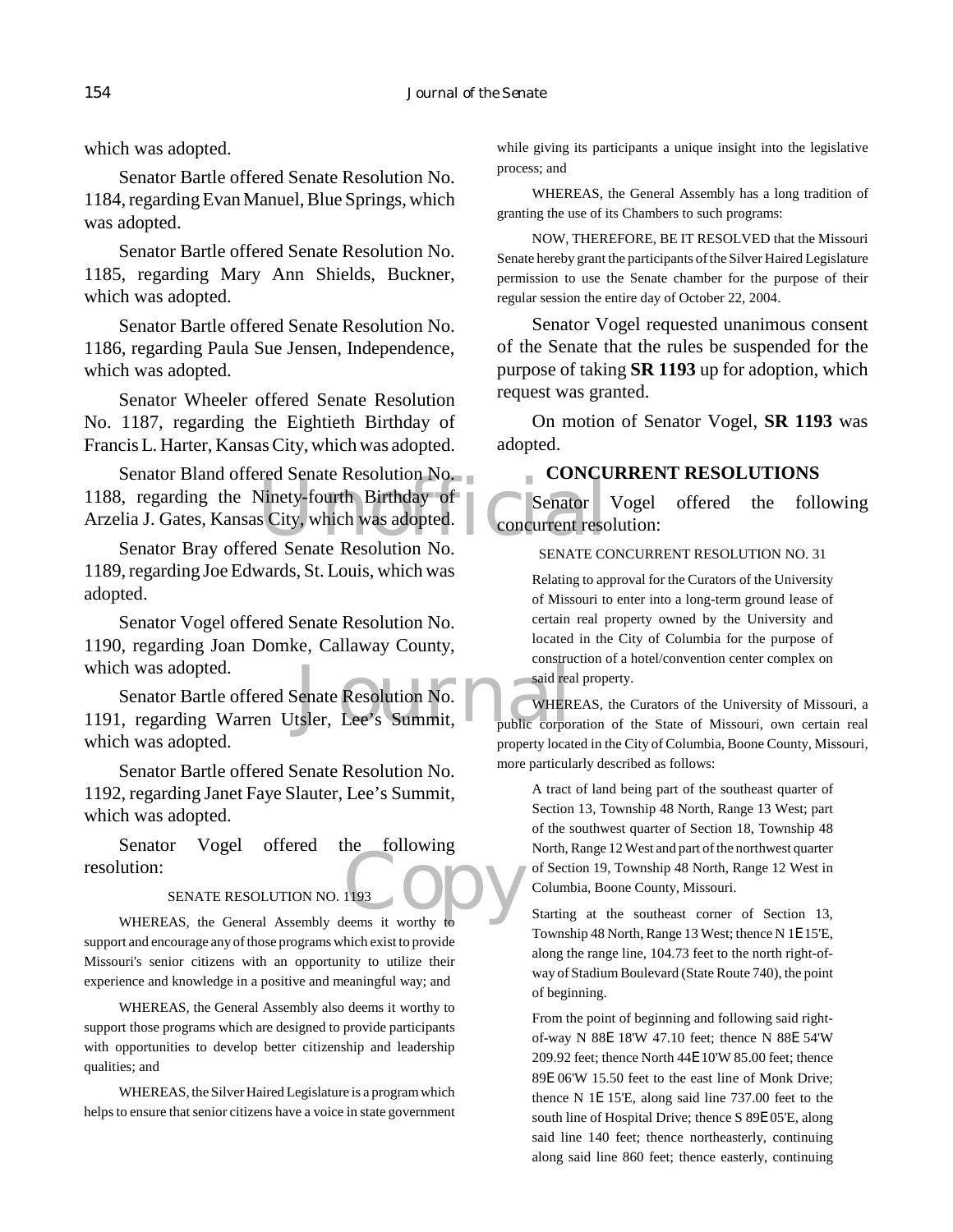along the south line of Hospital Drive 440 feet to the west line of College Avenue (State Route 763); thence south, along said line 300 feet; thence southwesterly, continuing along the west line of College Avenue being a curve to the right 1130 feet to the north line of Stadium Boulevard; thence northwesterly, along said line being a curve to the left 750 feet to the beginning.; and

WHEREAS, the University of Missouri has determined that the most appropriate use of the land would be the construction of a hotel/convention center complex; and

WHEREAS, the Curators of the University of Missouri intend to issue a "Request for Proposals" (RFP) for the construction of a hotel/convention center complex on said property; and

WHEREAS, the Curators of the University of Missouri will include all of the following principles in the "Request for Proposals" (RFP) for this project:

(1) The University intends to lease the real property for a term not to exceed 50 years;

(2) The University will lease the real property for an amount equal to or in excess of fair market value;

(3) The University will encourage as many interested parties as possible to respond to the RFP; and

(4) The University will not own or operate the hotel/convention center complex;

community p<br>
rticipate in the profits of the<br>
my way except for the receipt<br>
character educ (5) The University will not participate in the profits of the hotel/convention center complex in any way except for the receipt of rents for the real property; and

(6) The University will expect the successful respondent to pay all applicable taxes, including but not limited to, personal property and real property taxes as assessed by governmental entities:

NOW THEREFORE BE IT RESOLVED that the members of<br>
the Missouri Senate, Ninety-Second General Assembly, Second<br>
Regular Session, the House of Representatives concurring therein,<br>
hereby approve the Curators of the Universit NOW THEREFORE BE IT RESOLVED that the members of the Missouri Senate, Ninety-Second General Assembly, Second Regular Session, the House of Representatives concurring therein, into a long-term ground lease with the successful respondent, as determined by the Curators of the University of Missouri, of the real property described above for the purpose of the construction of a hotel/convention center complex on said real property; and

BE IT FURTHER RESOLVED that this resolution be sent to the Governor for his approval or rejection pursuant to the Missouri Constitution.

Read 1st time.

Senators Gibbons and Stoll offered the following concurrent resolution:

#### SENATE CONCURRENT RESOLUTION NO. 32

WHEREAS, the teaching of universal themes such as honesty and integrity benefit the community as a whole by accomplishing change in ways that strengthen, support, and reflect the local community's values; and

WHEREAS, having good character demonstrates understanding, caring, and acting upon core ethical values such as honesty, respect and responsibility and is an essential attribute of a successful individual; and

WHEREAS, schools that reach out to families and include them in character-building efforts greatly enhance their chances for success with students; and

WHEREAS, traits such as kindness and caring, respect and responsibility, fairness and honesty are critical to the overall health and safety of a school; and

WHEREAS, and to lease the real property for a<br>motivates and challe<br>requires moral leade WHEREAS, a school must be a caring community which motivates and challenges students to have good moral character and requires moral leadership from both staff and students; and

WHEREAS, polls have shown that 90% of those surveyed support the teaching of values, like responsibility, respect, courage, and caring in schools; and

WHEREAS, in 1988, CHARACTER*plus,* a statewide collaborative effort that reaches more than 600 schools, 25,000 teachers, and 300,000 students, and based on a grass-roots community project in the St. Louis region, was established in Missouri by parents, educators, and business leaders and is now our nation's largest community-wide response to the challenges of character education; and

WHEREAS, in accordance with the Missouri School Improvement Program (MSIP) Standard 6.5, a comprehensive intentional character education process helps schools create a positive climate for learning and promotes teacher and administrative responsibility; and

WHEREAS, in accordance with the MSIP Standard 6.6, a comprehensive intentional character education process provides the strategy to promote and maintain orderliness in schools and creates a safe environment; and

WHEREAS, in accordance with MSIP Standard 6.6, the CHARACTER*plus* process provides an assessment tool that gathers data, provides comprehensive and comparative data reports, and furnishes consultation for analyzing and setting up a yearly plan to modify and improve programs and strategies; and

WHEREAS, in accordance with MSIP Standard 6.7, the CHARACTER*plus* process provides professional development for school character education teams and for the entire school staff as an integral part of the character education process; and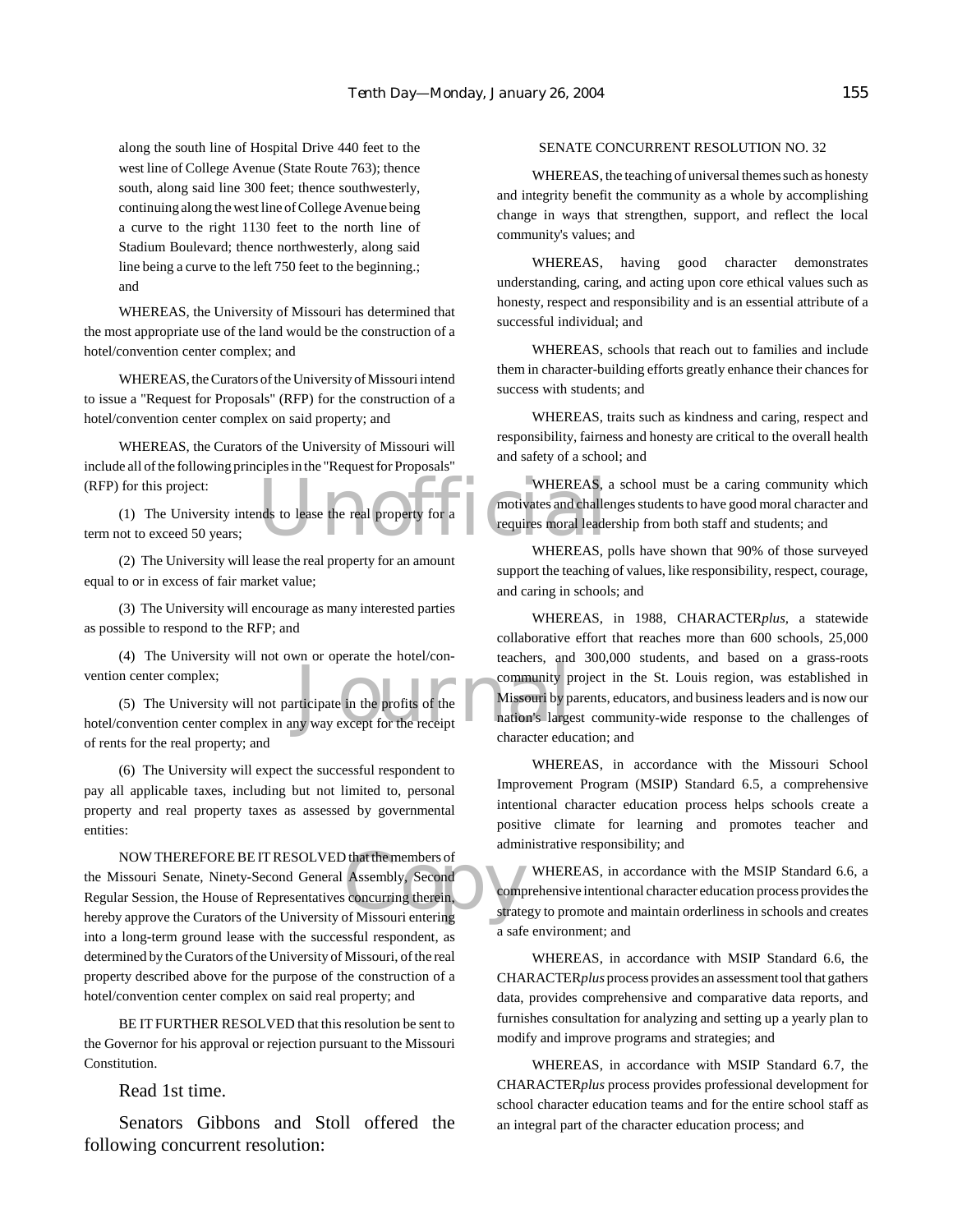WHEREAS, the principles taught by the CHARACTER*plus* process are consistent with "Goal 4" of the Show-Me Standards, as approved by the Missouri State Board of Education on January 18, 1996, which states, "Students in Missouri public schools will acquire the knowledge and skills to make decisions and act as responsible members of society"; and

WHEREAS, at least fourteen states have passed legislation requiring character education be taught in schools, while an additional fourteen states encourage the teaching of character education; and

WHEREAS, character education initiatives in Missouri have received support from the U.S. Department of Education in the form of federal grants to our schools to support local character education efforts as has the State of Missouri:

Regular Session, the House of Representatives concurring therein, **SB 1151**-<br>hereby challenge each school district in our state to develop a **Bray**, Doughert<br>character education process that involves school, home, and **An** NOW THEREFORE BE IT RESOLVED that the members of the Missouri Senate, Ninety-Second General Assembly, Second hereby challenge each school district in our state to develop a character education process that involves school, home, and community, and if they already have such a process in place, reevaluate such process in order to make certain the resources that best benefit the students of this state are being utilized.

# **INTRODUCTION OF BILLS**

The following Bills were read the 1st time and ordered printed:

**SB 1145**–By Kennedy.

An Act to amend chapter 304, RSMo, by adding thereto one new section relating to automated traffic control enforcement systems.

**SB 1146**–By Dougherty and Griesheimer.

04, RSMo, by<br>lating to traffic<br>with penalty An Act to amend chapter 304, RSMo, by adding thereto one new section relating to traffic signal preemption systems, with penalty provisions.

**SB 1147**–By Dougherty and Bartle.

An Act to repeal section 575.195, RSMo, and to enact in lieu thereof one new section relating to escape from commitment, with penalty provisions.

**SB 1148**–By Dougherty, Bray, Goode and Gibbons.

An Act to amend chapter 192, RSMo, by adding thereto three new sections relating to the children's environmental health and protection advisory council.

### **SB 1149**–By Dougherty.

An Act to repeal sections 210.150, 210.152, 210.153, and 210.183, RSMo, and to enact in lieu thereof four new sections relating to the child abuse and neglect registry, with penalty provisions.

#### **SB 1150**–By Goode.

An Act to repeal sections 143.091, 143.121, 143.225, 143.261, 143.431, 143.451, 143.461, 143.471, 144.010, 144.030, and 144.190, RSMo, and to enact in lieu thereof nine new sections relating to taxation, with an effective date.

**SB 1151**–By Steelman, Nodler, Coleman, Bray, Dougherty, Champion, Stoll and Days.

An Act to repeal sections 376.779, 376.810, 376.811, 376.814, 376.825, 376.826, 376.827, 376.830, 376.833, 376.836, and 376.840, RSMo, and to enact in lieu thereof one new section relating to insurance coverage for mental health.

**SB 1152**–By Steelman.

Journal Britain An Act to amend chapter 204, RSMo, by adding thereto thirty-three new sections relating to reorganized common sewer districts, with penalty provisions.

**SB 1153**–By Cauthorn.

An Act to amend chapter 252, RSMo, by adding thereto one new section relating to hand fishing.

**SB 1154**–By Cauthorn.

An Act to repeal section 332.093, RSMo, and to enact in lieu thereof one new section relating to the practice of a dental assistant.

**SB 1155**–By Cauthorn.

An Act to repeal section 99.1000, RSMo, and to enact in lieu thereof one new section relating to the Missouri rural economic stimulus authority.

**SB 1156**–By Caskey.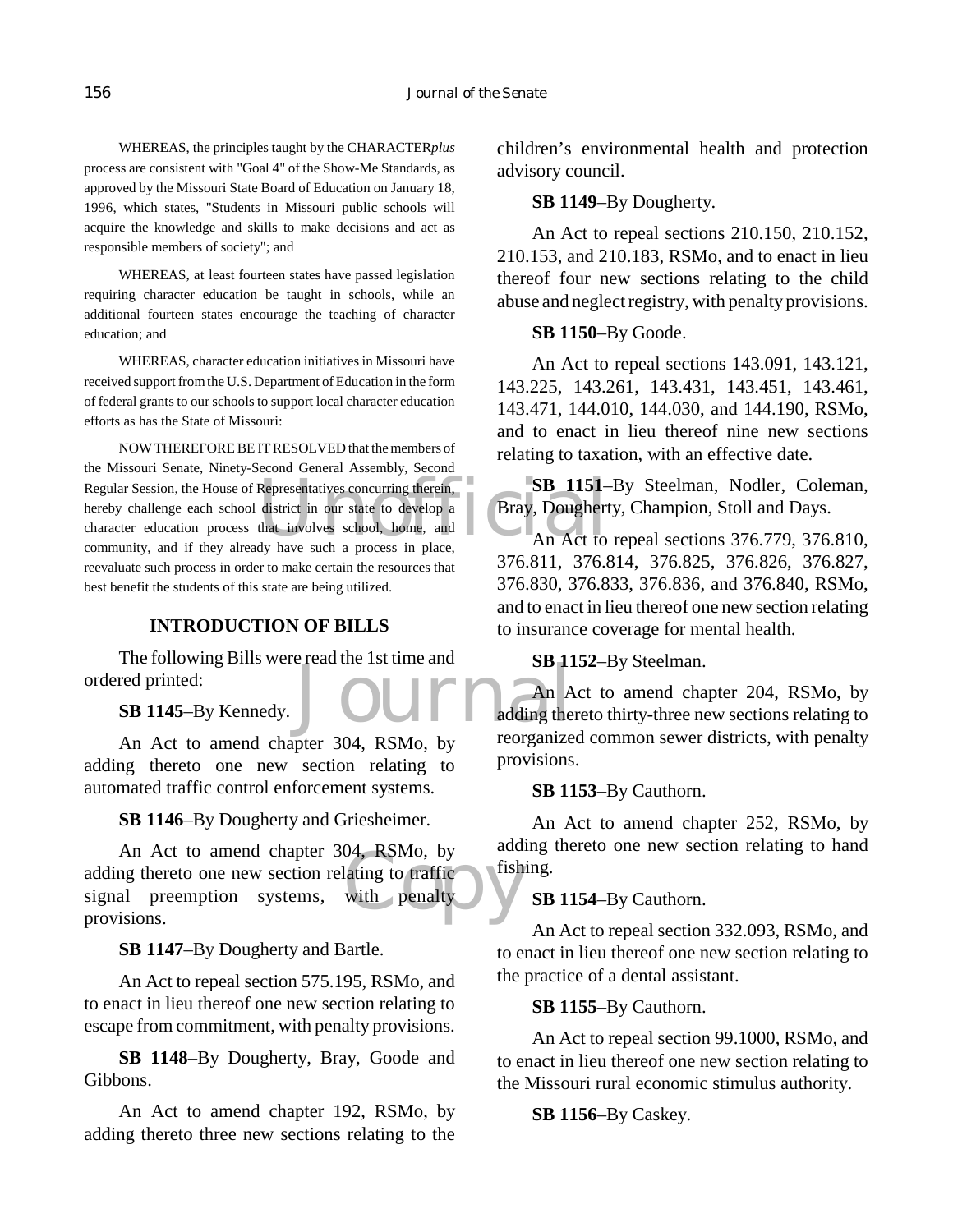An Act to repeal section 337.500, RSMo, and to enact in lieu thereof one new section relating to licensed professional counselors.

**SB 1157**–By Scott.

An Act to repeal sections 198.006 and 198.073, RSMo, and to enact in lieu thereof three new sections relating to assisted living facilities.

**SB 1158**–By Bray, Days and Coleman.

An Act to amend chapter 191, RSMo, by adding thereto one new section relating to emergency contraception.

**SB 1159**–By Foster and Dougherty.

EXECUTE COLORED 210.102, KSMO, and<br>to enact in lieu thereof one new section relating to<br>the coordinating board for early childhood.<br>Senators Bray,<br>Griesheimer, K An Act to repeal section 210.102, RSMo, and the coordinating board for early childhood.

**SB 1160**–By Shields, Cauthorn, Gross, Yeckel, Vogel, Nodler, Griesheimer, Kennedy, Klindt, Mathewson, Wheeler, Bartle, Clemens, Stoll, Coleman, Gibbons, Kinder, Loudon, Dougherty and Caskey.

pter 196, RSMo, by<br>tions relating to the SB 7<br>program. Industrial An Act to amend chapter 196, RSMo, by adding thereto six new sections relating to the prescription drug repository program.

**SB 1161**–By Jacob.

An Act to repeal sections 67.793 and 67.799, RSMo, and to enact in lieu thereof two new sections relating to regional recreation districts.

**SB 1162**–By Jacob.

 $\overline{\text{G}}$ , RSMo, and to  $\overline{\text{G}}$ An Act to repeal section 64.825, RSMo, and to enact in lieu thereof one new section relating to regulation of subdivisions in unincorporated areas.

**SB 1163**–By Jacob.

An Act to repeal section 67.402, RSMo, and to enact in lieu thereof one new section relating to nuisance abatement.

**SB 1164**–By Jacob, Days, Stoll, Wheeler and Kennedy.

An Act to repeal sections 143.121 and

143.431, RSMo, and to enact in lieu thereof two new sections relating to nonresident income tax.

# **SECOND READING OF CONCURRENT RESOLUTIONS**

The following Concurrent Resolution was read the 2nd time and referred to the Committee indicated:

**HCR 5**—Rules, Joint Rules, Resolutions and Ethics.

# **COMMITTEE APPOINTMENTS**

President Pro Tem Kinder appointed the following escort committee to act with a like committee from the House pursuant to **HCR 3**: Senators Bray, Callahan, Cauthorn, Days, Dolan, Griesheimer, Kennedy, Russell, Scott and Stoll.

# **SECOND READING OF SENATE BILLS**

The following Bills and Joint Resolutions were read the 2nd time and referred to the Committees indicated:

**SB 753**—Small Business, Insurance and Industrial Relations.

**SB 857**—Pensions and General Laws.

**SB 927**—Ways and Means.

**SB 929**—Small Business, Insurance and Industrial Relations.

**SB 953**—Commerce and the Environment.

**SB 959**—Education.

**SB 961**—Commerce and the Environment.

**SB 983**—Small Business, Insurance and Industrial Relations.

**SB 992**—Agriculture, Conservation, Parks and Natural Resources.

**SB 1001**—Aging, Families, Mental and Public Health.

**SB 1010**—Financial and Governmental Organ-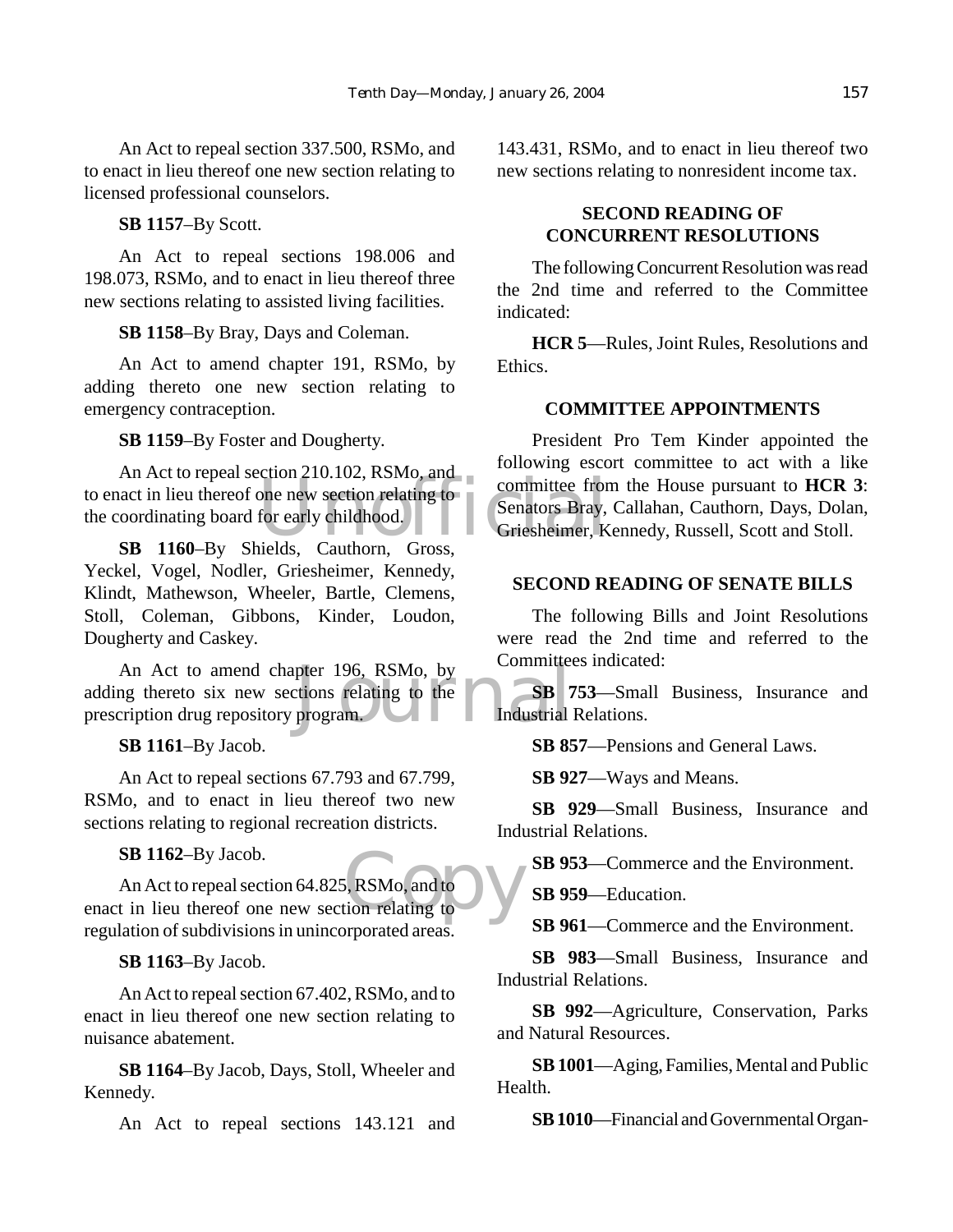ization, Veterans' Affairs and Elections.

**SB 1012**—Economic Development, Tourism and Local Government.

**SB 1013**—Aging, Families, Mental and Public Health.

**SB 1019**—Judiciary and Civil and Criminal Jurisprudence.

**SB 1021**—Education.

**SB 1022**—Pensions and General Laws.

**SB 1024**—Economic Development, Tourism and Local Government.

**SB 1026**—Financial and Governmental Organization, Veterans' Affairs and Elections.

rs and Elections.<br>
Elections.<br>
Elections.<br>
Elections.<br>
Elections.<br>
Elections.<br>
Elections.<br>
Elections.<br>
Elections. **SB 1027**—Financial and Governmental Organization, Veterans' Affairs and Elections.

**SB 1030**—Aging, Families, Mental and Public Health.

**SB 1031**—Transportation.

**SB 1033**—Judiciary and Civil and Criminal Jurisprudence.

The Treatures of the Superior of the Superior of the Superior Superior of Superior Superior Superior Superior Superior Superior Superior Superior Superior Superior Superior Superior Superior Superior Superior Superior Supe **SB 1034**—Economic Development, Tourism and Local Government.

**SB 1035**—Small Business, Insurance and Industrial Relations.

**SB 1036**—Small Business, Insurance and Industrial Relations.

SB 1041—Economic Development, Tourism<br>
Local Government.<br>
SB 1042—Commerce and the Environment and Local Government.

**SB 1042**—Commerce and the Environment.

**SB 1044**—Financial and Governmental Organization, Veterans' Affairs and Elections.

**SB 1045**—Pensions and General Laws.

**SB 1047**—Aging, Families, Mental and Public Health.

**SB 1048**—Financial and Governmental Organization, Veterans' Affairs and Elections.

**SB 1049**—Aging, Families, Mental and Public Health.

**SB 1050**—Small Business, Insurance and Industrial Relations.

**SB 1055**—Pensions and General Laws.

**SB 1057**—Education.

**SB 1059**—Ways and Means.

**SB 1060**—Education.

**SB 1061**—Pensions and General Laws.

**SB 1062**—Economic Development, Tourism and Local Government.

**SB 1063**—Transportation.

**SB 1064**—Judiciary and Civil and Criminal Jurisprudence.

**SB 1066**—Judiciary and Civil and Criminal Jurisprudence.

**SB 1070**—Pensions and General Laws.

**SB 1071**—Aging, Families, Mental and Public Health.

**SB 1072**—Education.

**SB 1073**—Education.

**SB 1074**—Financial and Governmental Organization, Veterans' Affairs and Elections.

**SB 1075**—Economic Development, Tourism and Local Government.

**SB 1076**—Judiciary and Civil and Criminal Jurisprudence.

**SB 1077**—Small Business, Insurance and Industrial Relations.

**SB 1078**—Small Business, Insurance and Industrial Relations.

**SB 1079**—Ways and Means.

**SB 1081**—Pensions and General Laws.

**SB 1082**—Financial and Governmental Organization, Veterans' Affairs and Elections.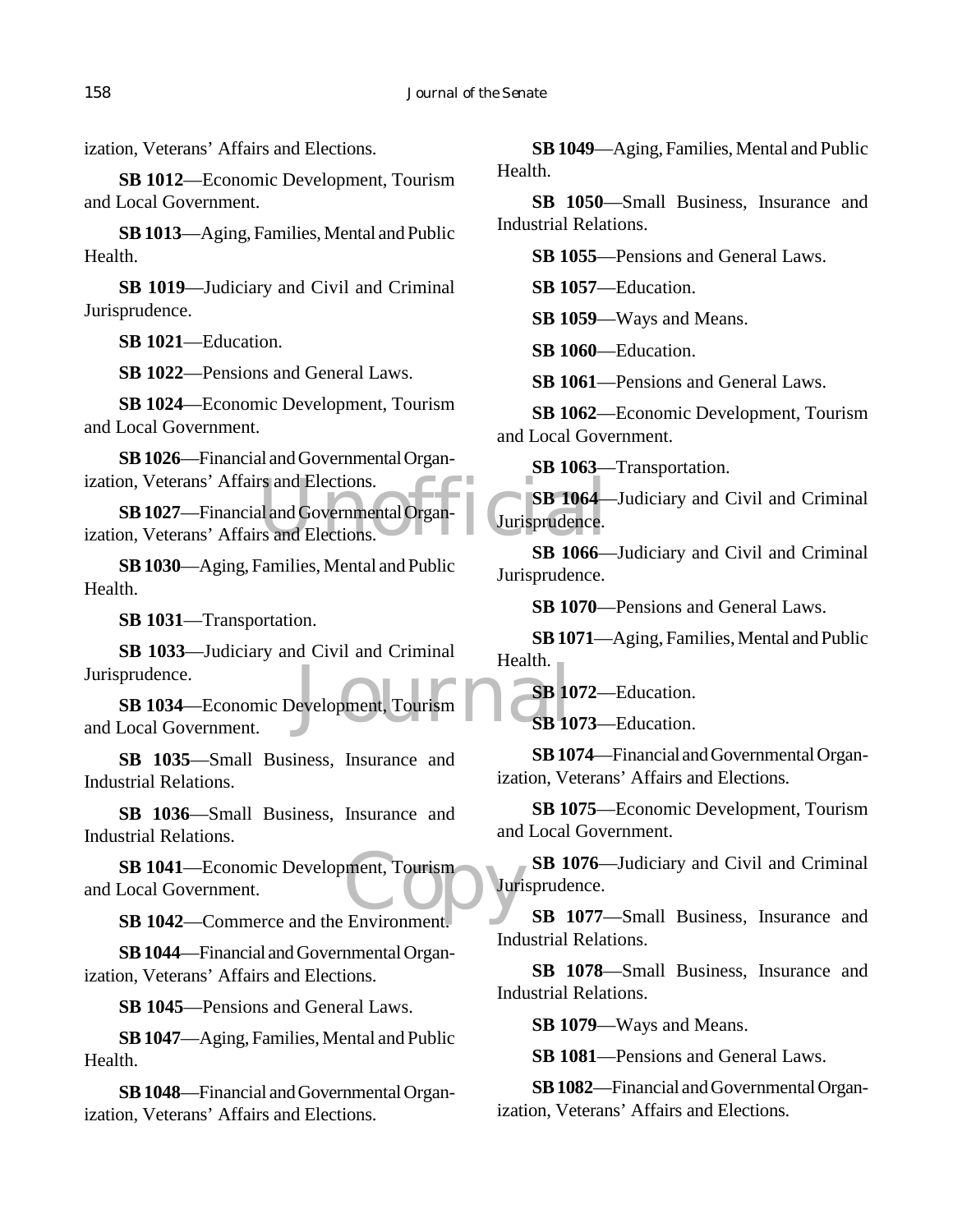**SB 1083**—Aging, Families, Mental and Public Health.

**SB 1085**—Financial and Governmental Organization, Veterans' Affairs and Elections.

**SB 1086**—Small Business, Insurance and Industrial Relations.

**SB 1087**—Education.

**SB 1088**—Transportation.

**SB 1091**—Education.

**SB 1092**—Ways and Means.

**SB 1093**—Financial and Governmental Organization, Veterans' Affairs and Elections.

SB 1096—Small Business, Insurance and Board, for a term en strial Relations.<br>
SB 1097—Economic Development, Tourism Industrial Relations.

**SB 1097**—Economic Development, Tourism and Local Government.

**SB 1098**—Economic Development, Tourism and Local Government.

**SB 1099**—Ways and Means.

**SB 1144**—Transportation.

**SJR 42**—Education.

**SJR 44**—Transportation.

#### **MESSAGES FROM THE GOVERNOR**

S waived: The following messages were received from the Governor, reading of which was waived:

OFFICE OF THE GOVERNOR State of Missouri Jefferson City, Missouri

January 22, 2004

TO THE SENATE OF THE 92nd GENERAL ASSEMBLY OF THE STATE OF MISSOURI:

I have the honor to transmit to you herewith for your advice and consent the following appointment to office:

Barry J. Drucker, Republican, 19250 River Ridge Lane, Wildwood, St. Louis County, Missouri 63005, as a member of the State Milk Board, for a term ending September 28, 2005, and until his successor is duly appointed and qualified; vice, Christina Quick,

resigned.

Respectfully submitted, BOB HOLDEN Governor

Also,

OFFICE OF THE GOVERNOR State of Missouri Jefferson City, Missouri January 22, 2004

TO THE SENATE OF THE 92nd GENERAL ASSEMBLY OF THE STATE OF MISSOURI:

I have the honor to transmit to you herewith for your advice and consent the following appointment to office:

Erwin P. Gadd, Republican, 2700 Gardenview, Jefferson City, Cole County, Missouri 65109, as a public member of the State Milk Board, for a term ending April 11, 2006, and until his successor is duly appointed and qualified; vice, Jean Grabeel, resigned.

> Respectfully submitted, BOB HOLDEN Governor

Also,

OFFICE OF THE GOVERNOR

State of Missouri

Jefferson City, Missouri

January 22, 2004

on.<br>OUIL TO THE SEN TO THE SENATE OF THE 92nd GENERAL ASSEMBLY OF THE STATE OF MISSOURI:

I have the honor to transmit to you herewith for your advice and consent the following appointment to office:

Judith M. Landvatter, 18532 Melrose Ridge, Wildwood, St. Louis County, Missouri 63038, as a member of the State Advisory Council on Emergency Medical Services, for a term ending January 5, 2008, and until her successor is duly appointed and qualified; vice, Diane Fendya, term expired.

> Respectfully submitted, BOB HOLDEN

> > Governor

Also,

OFFICE OF THE GOVERNOR

State of Missouri

Jefferson City, Missouri

January 22, 2004

TO THE SENATE OF THE 92nd GENERAL ASSEMBLY OF THE STATE OF MISSOURI:

I have the honor to transmit to you herewith for your advice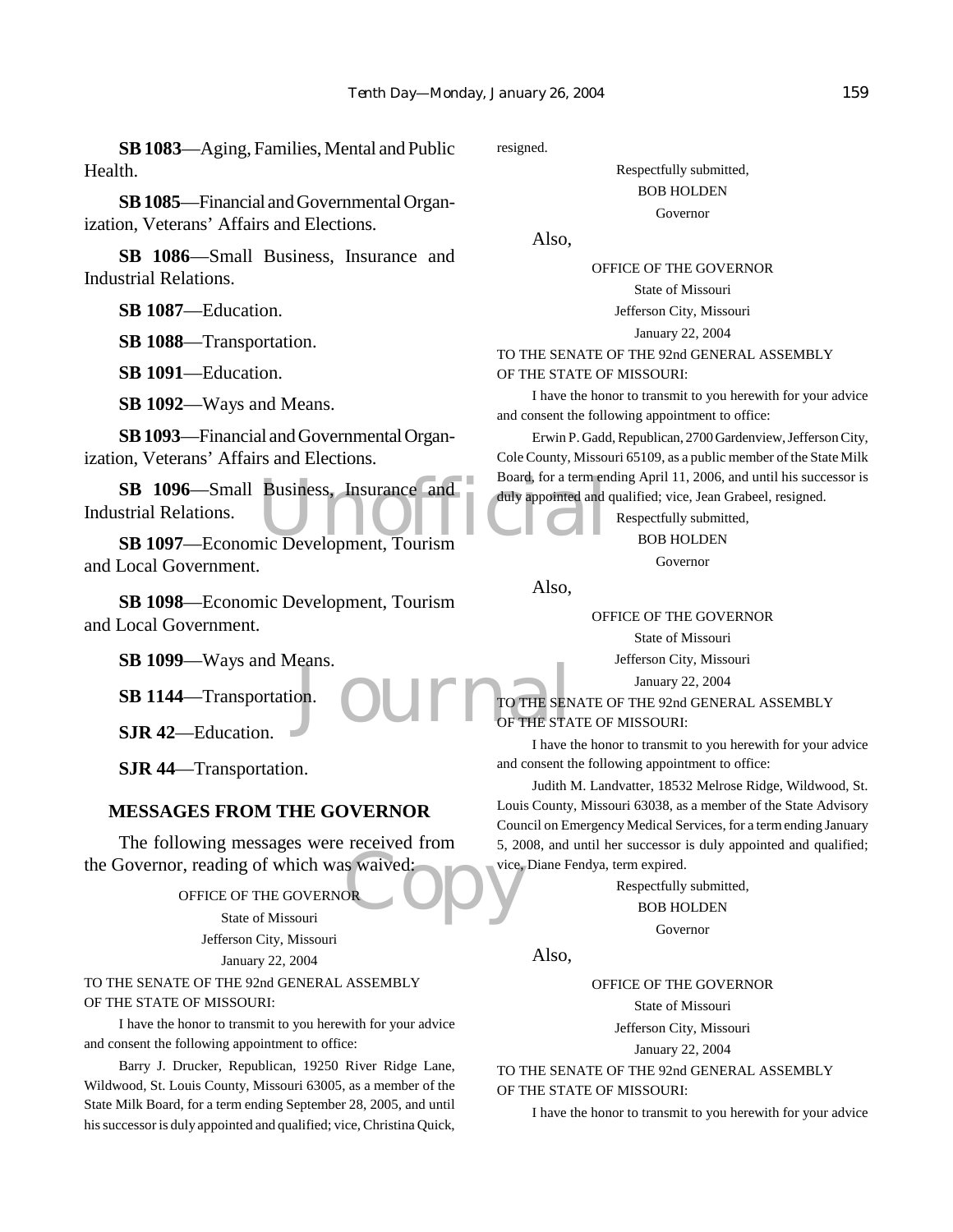and consent the following appointment to office:

C. Jeanne Loyd, 3733 Liverpool Drive, Jefferson City, Cole County, Missouri 65109, as a member of the Missouri Head Injury Advisory Council, for a term ending May 12, 2006, and until her successor is duly appointed and qualified; vice, Ronald Vessell, resigned.

> Respectfully submitted, BOB HOLDEN Governor

Also,

OFFICE OF THE GOVERNOR State of Missouri Jefferson City, Missouri January 22, 2004 TO THE SENATE OF THE 92nd GENERAL ASSEMBLY OF THE STATE OF MISSOURI:

I have the honor to transmit to you herewith for your advice

KI:<br>
mit to you herewith for your advice<br>
intment to office:<br>
2 North Main, Maryville, Nodaway<br>
dijourned unde and consent the following appointment to office:

Stephen W. Terry, Jr., 802 North Main, Maryville, Nodaway County, Missouri 64468, as student representative of the Northwest Missouri State University Board of Regents, for a term ending May

1, 2005, and until his successor is duly appointed and qualified; vice, Paul G. Klute, term expired.

> Respectfully submitted, BOB HOLDEN Governor

President Pro Tem Kinder referred the above appointments to the Committee on Gubernatorial Appointments.

# **INTRODUCTIONS OF GUESTS**

Senator Jacob introduced to the Senate his son, Daniel, Columbia; and Damon Ferlazzo, Springfield; Ashley Warren, Richland; T. Lockhart, Creve Couer; Steven Sieber, St. Louis; and Chris Sander, Hazelwood.

On motion of Senator Gibbons, the Senate adjourned under the rules.

# SENATE CALENDAR  $\overline{\phantom{a}}$

# EVENTH DAY-TUESDAY, JANUA ELEVENTH DAY-TUESDAY, JANUARY 27, 2004  $\overline{\phantom{a}}$

# FORMAL CALENDAR

### SECOND READING OF SENATE BILLS

SB 716-Childers SB 787-Childers SB 844-Yeckel SB 877-Goode and Days SB 943-Goode and Gross SB 1095-Goode, et al SB 1100-Gibbons and Gross SB 1101-Steelman, et al SB 1102-Steelman and Jacob SB 1103-Steelman SB 1104-Steelman

 $\overline{\mathcal{C}}$ SB 1105-Shields SB 1106-Shields SB 1107-Shields SRB 1108-Bartle SB 1109-Coleman SB 1110-Coleman SB 1111-Klindt SB 1112-Clemens SB 1113-Loudon SB 1114-Loudon SB 1115-Loudon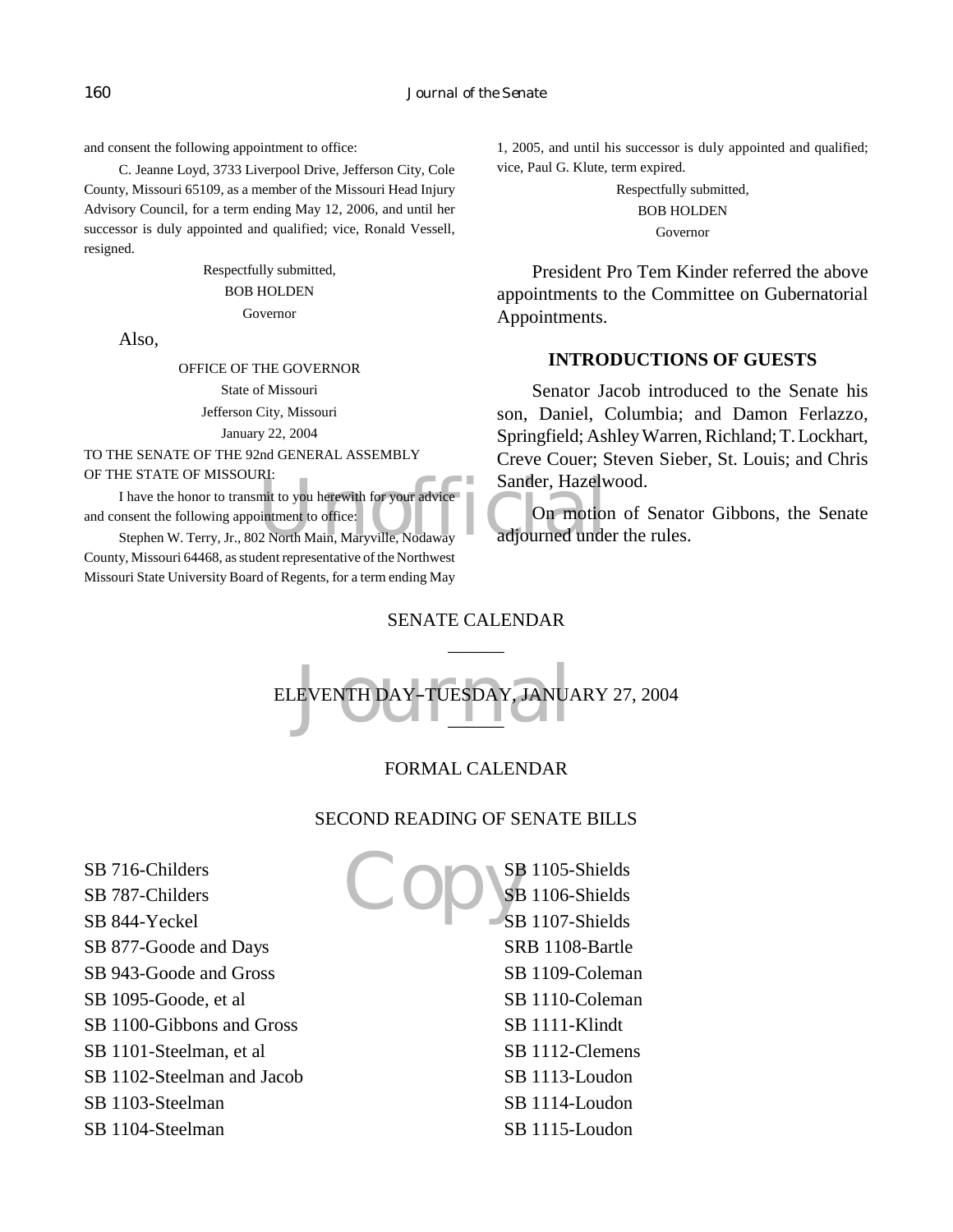Unoffi SB 1116-Stoll SB 1117-Stoll SB 1118-Cauthorn SB 1119-Cauthorn SB 1120-Cauthorn SB 1121-Cauthorn SB 1122-Shields SB 1123-Gibbons, et al SB 1124-Goode and Steelman SB 1125-Goode SB 1126-Russell SB 1127-Cauthorn SB 1128-Cauthorn SB 1129-Bray SB 1130-Scott SB 1131-Steelman SB 1132-Steelman, et al SB 1133-Foster, et al SB 1134-Foster, et al SB 1135-Foster, et al SB 1136-Vogel SB 1137-Vogel SB 1138-Bartle SB 1139-Mathewson SB 1140-Mathewson

SB 1162-Jacob SB 1141-Loudon SB 1142-Dolan SB 1143-Dolan SB 1145-Kennedy SB 1146-Dougherty and Griesheimer SB 1147-Dougherty and Bartle SB 1148-Dougherty, et al SB 1149-Dougherty SB 1150-Goode SB 1151-Steelman, et al SB 1152-Steelman SB 1153-Cauthorn SB 1154-Cauthorn SB 1155-Cauthorn SB 1156-Caskey SB 1157-Scott SB 1158-Bray, et al SB 1159-Foster and Dougherty SB 1160-Shields, et al SB 1161-Jacob SB 1163-Jacob SB 1164-Jacob, et al. SJR 43-Klindt

HOUSE BILLS ON SECOND READING

HB 916-Brown, et al

### SENATE BILLS FOR PERFECTION

SB 739-Klindt SB 732-Gross

SBs 714 & 761-Kinder, et al, with SCS SB 1000-Bartle